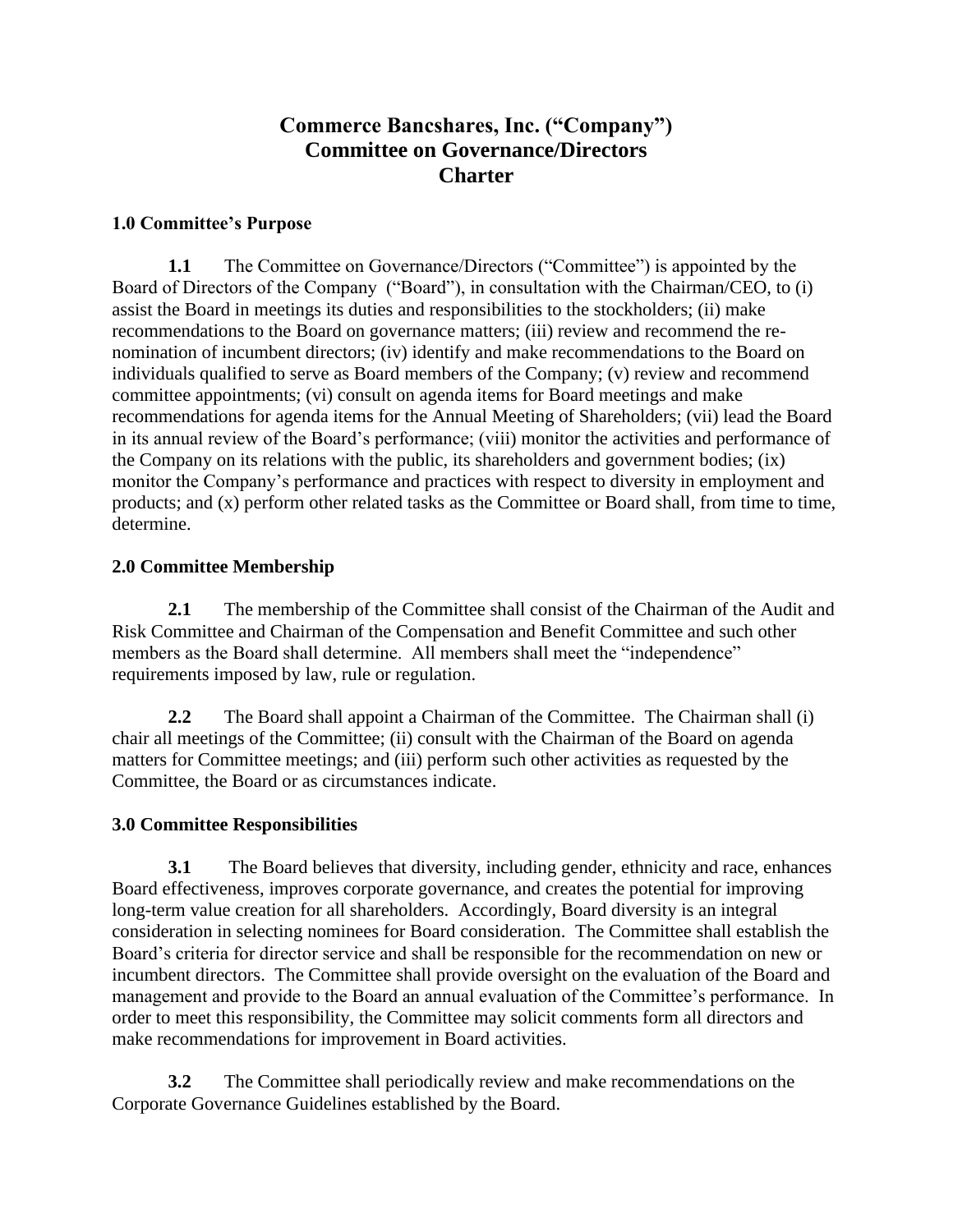**3.3** In order to assist the Board with its obligation to be informed on Company matters, the Committee, in conjunction with the Chairman of the Board/CEO, shall consider the subjects that the Board or Committee would like to address. The Committee shall evaluate the quality of information and analysis presented to the Board or any Committee and the effectiveness of Board or Committee discussions. The Committee shall make its recommendations to the Board.

**3.4** The Committee shall consider the matters to be presented at the Annual Meeting of Shareholders and make its agenda recommendations to the Board.

**3.5** The Committee shall lead the Board in its annual review of Board performance. Such review may include the skills and characteristics of individual Board members as well as the composition of the Board as a whole. The Committee shall assess the independence of nonmanagement directors. The Committee shall develop a procedure to survey the Board members that may include a self-evaluation on the role, participation and contribution of key directors.

**3.6** The Committee shall consider the Company's relationship with its shareholders and, if appropriate, recommend enhancements to improve communications.

## **4.0 Meetings and Structure**

**4.1** The Committee shall meet at such times and places as the Committee may choose. The Chairman of the Committee may also call for meetings at such times as the Chairman shall determine. Meetings may be held in person, by video- conference, or by teleconference.

**4.2** The Committee may delegate its authority to a subcommittee.

**4.3** It is anticipated that members of management will be in attendance at meetings of the Committee. In addition, the Committee may request the attendance of specific members of the Company's management. The Committee may meet in executive session without the attendance of any management personnel present.

**4.4** The Committee shall report to the Board on its meetings and actions no later than the next Board meeting.

## **5.0 Advisors and Resources**

**5.1** The Committee shall have the exclusive authority, at the expense of the Company, to retain independent consulting, legal and other advisors that it deems appropriate.

**5.2** The Committee shall have access to the resources of the Company and may also request the assistance, counsel or advice of any management official of the Company.